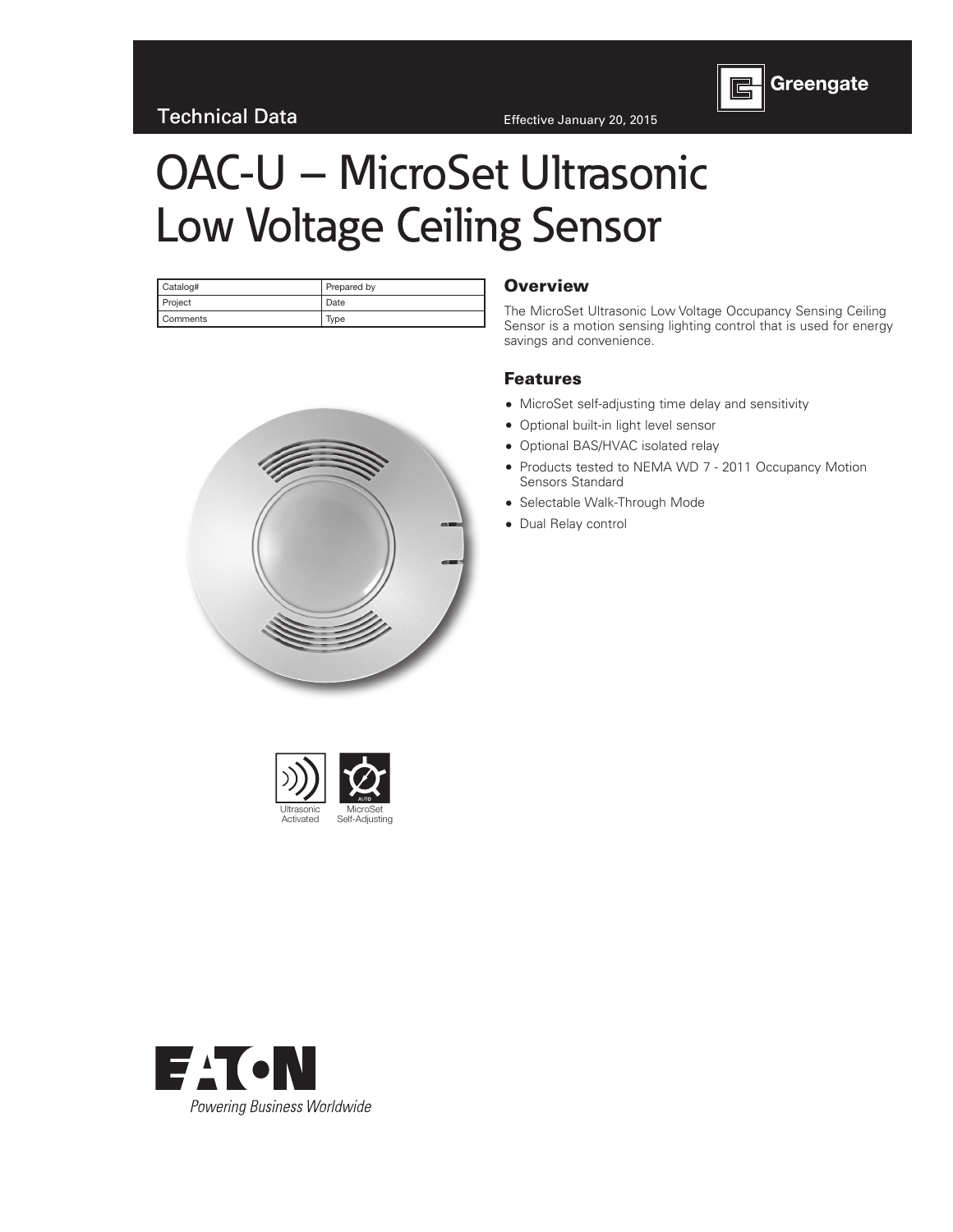#### OAC-U – MicroSet Ultrasonic Low Voltage Ceiling Sensor

# **Specifications**

| <b>Technology</b>                                   | Ultrasonic (US)                                                                                               |  |  |  |  |  |  |
|-----------------------------------------------------|---------------------------------------------------------------------------------------------------------------|--|--|--|--|--|--|
| <b>Power</b>                                        | Input                                                                                                         |  |  |  |  |  |  |
| <b>Requirements</b>                                 | 10-30 VDC from Greengate Switchpack or<br>Greengate system                                                    |  |  |  |  |  |  |
|                                                     | Maximum current needed is 25mA per sensor                                                                     |  |  |  |  |  |  |
|                                                     | <b>Output</b>                                                                                                 |  |  |  |  |  |  |
|                                                     | Open collector output to switch up to ten<br>Greengate Switchpacks                                            |  |  |  |  |  |  |
|                                                     | BAS with Isolated Form C Relay in (-R) model                                                                  |  |  |  |  |  |  |
|                                                     | Isolated Form C Relay Ratings: 1A 30 VDC/VAC                                                                  |  |  |  |  |  |  |
| <b>Time Delays</b>                                  | Self-adjustable, 15 seconds/test (10 minutes Auto),<br>or Selectable 5, 15, 30 minutes, or Zero Time<br>Delay |  |  |  |  |  |  |
| <b>Coverage</b>                                     | 500, 1000, and 2000 sq. ft. (56 ft. x 16 ft. corridor)                                                        |  |  |  |  |  |  |
| <b>Light Level</b><br><b>Sensina</b><br>(-R Models) | 0 to 300 foot-candles                                                                                         |  |  |  |  |  |  |
| <b>Operating</b>                                    | Temperature: 32°F - 104°F (0°C - 40°C)                                                                        |  |  |  |  |  |  |
| <b>Environment</b>                                  | Relative humidity: 20% to 90%, non-condensing                                                                 |  |  |  |  |  |  |
|                                                     | For indoor use only                                                                                           |  |  |  |  |  |  |
| <b>Housing</b>                                      | Durable, injection molded housing. Polycarbonate<br>resin complies with UL 94V-0                              |  |  |  |  |  |  |
| <b>Size</b>                                         | 1.42"H x 4.5"W (36.068mm x 114.3mm)                                                                           |  |  |  |  |  |  |
| <b>Mounting</b>                                     | Mounts directly to ceiling tile, to a 4" square box<br>and round mud ring or to 4" octagon box                |  |  |  |  |  |  |
| <b>LED</b> Indicators                               | Green LED for Ultrasonic detection                                                                            |  |  |  |  |  |  |
| <b>Standards</b>                                    | <b>FCC Compliant</b><br>us RoHS<br>cULus Listed<br>RoHS Compliant                                             |  |  |  |  |  |  |

## Description/Operation

The ultrasonic sensor uses the Doppler principle. It produces a low intensity, inaudible sound and detects changes in sound waves caused by motion, such as walking into the room, reaching for the telephone, or turning in a chair. They are volumetric in nature and therefore not line-of-sight dependant. Since they fill the space with these sound waves, they are excellent in bathrooms with stalls, enclosed hallways, or other oddly shaped rooms. In addition, they are much more sensitive to smaller motions. The sensor includes self-adaptive technology that continuously self-adjusts sensitivity and Time Delay in real-time, maximizing the potential energy savings that are available in the particular application. In Automatic On Mode, the lights turn ON when a person enters the room. In Manual On Mode (-R model only), the lights are turned ON by activating a momentary switch (model # GMDS-\*) that is connected to the sensor. The MicroSet Ultrasonic Low Voltage Ceiling Sensor has an ambient light level sensor. When enabled, the daylighting feature (-R models only) prevents lights from turning ON when the room is adequately illuminated by natural light.

#### **Applications**

- Conference Rooms
- Open Office Areas
- Restrooms (With Partitions)
- Restrooms (Non Partitioned)
- Hallways
- Other Indoor Office Spaces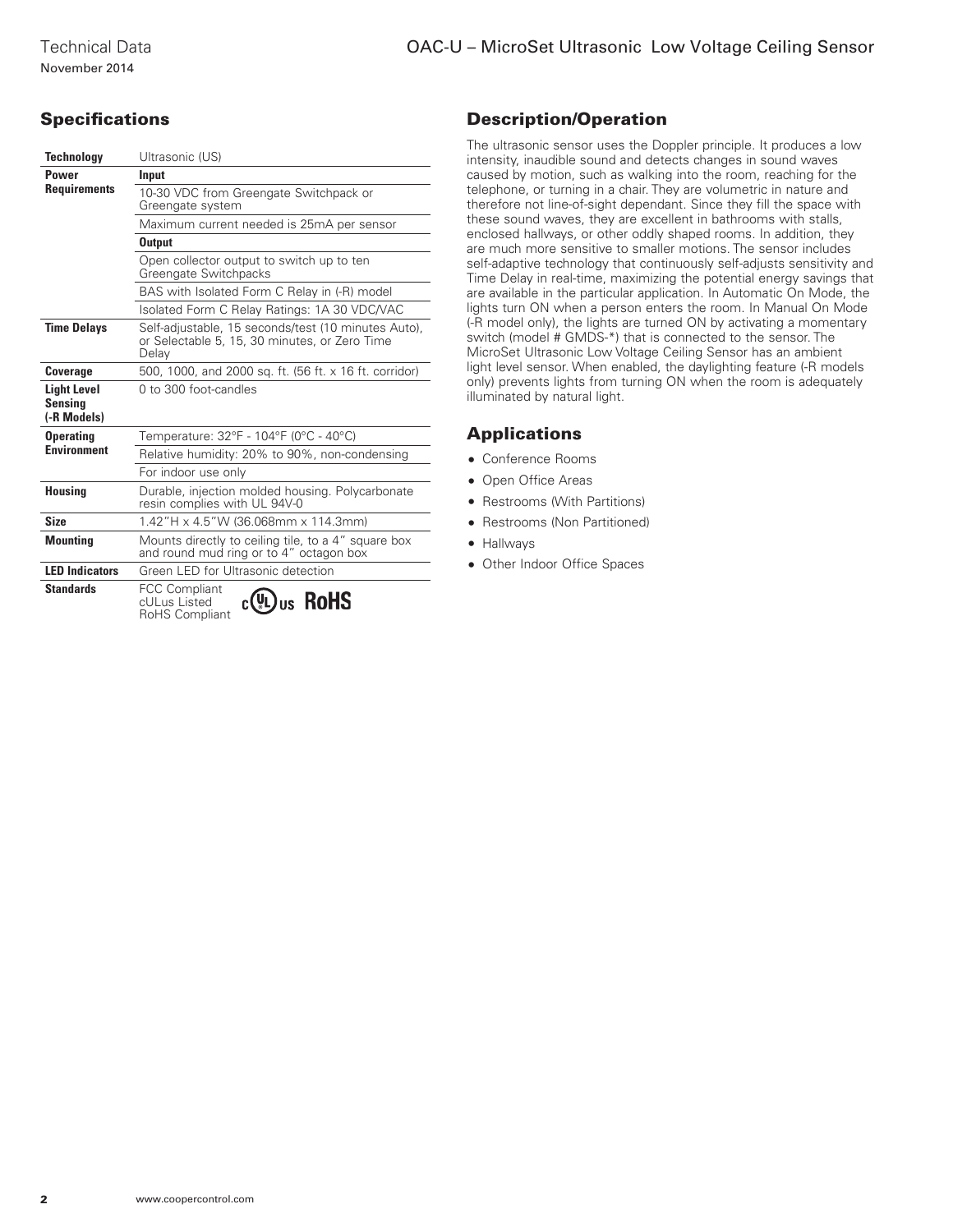### Wiring Diagrams



#### Coverage

**OAC-U-0501-R OAC-U-1000-R 1,000 sq. ft. 500 sq. ft.** 20 ft (6.096m) 20 ft (6.096m) 12 ft (3.65 m) 12 ft (3.65 m) 9 ft (2.74 m) 9 ft (2.74 m)  $\overline{\mathbf{0}}$  $\overline{0}$ 9 ft (2.74 m) 9 ft (2.74 m) 12 ft (3.65 m) 12 ft (3.65 m) 20 ft<br>6.096r)  $20 f$ <br>(6.096) ا ا ft 10 ft 15 ft<br>5 ft 10 ft 15 ft<br>(1.52 m) (3.05 m) (4.57 m) (6.096m) 23 ft 17 ft 15 ft 10 ft 5 ft<br>(7.01 m) (5.18 m)(4.57 m) (3 m) (1.5 m) 0 5 ft 10 ft 15 ft 17 ft<br>(1.5 m) (3 m)(4.57 m)5.18 m) 23 ft (7.01 m) 23 ft (7.01 m) **Maximum coverage area may Minor Motion, Ultrasonic vary somewhat according to room shape and the presence of obstacles. Maior Motion, Ultrase** t....... **Corridor Coverage OAC-U-2000, OAC-U-2000-R models only Recommended Mounting Height 8 to 12 feet**

**OAC-U-2000-R 2,000 sq. ft.**



#### **OAC-U-2000-R and OAC-U-1000-R Hallway Coverage**



\* When creating a sensor coverage layout in a cubicle space, best practice is the use the minor motion coverage pattern as maximum coverage area. Results may vary based on cubicle height and ceiling height. (Cubicle wall height should not exceed 71 inches).